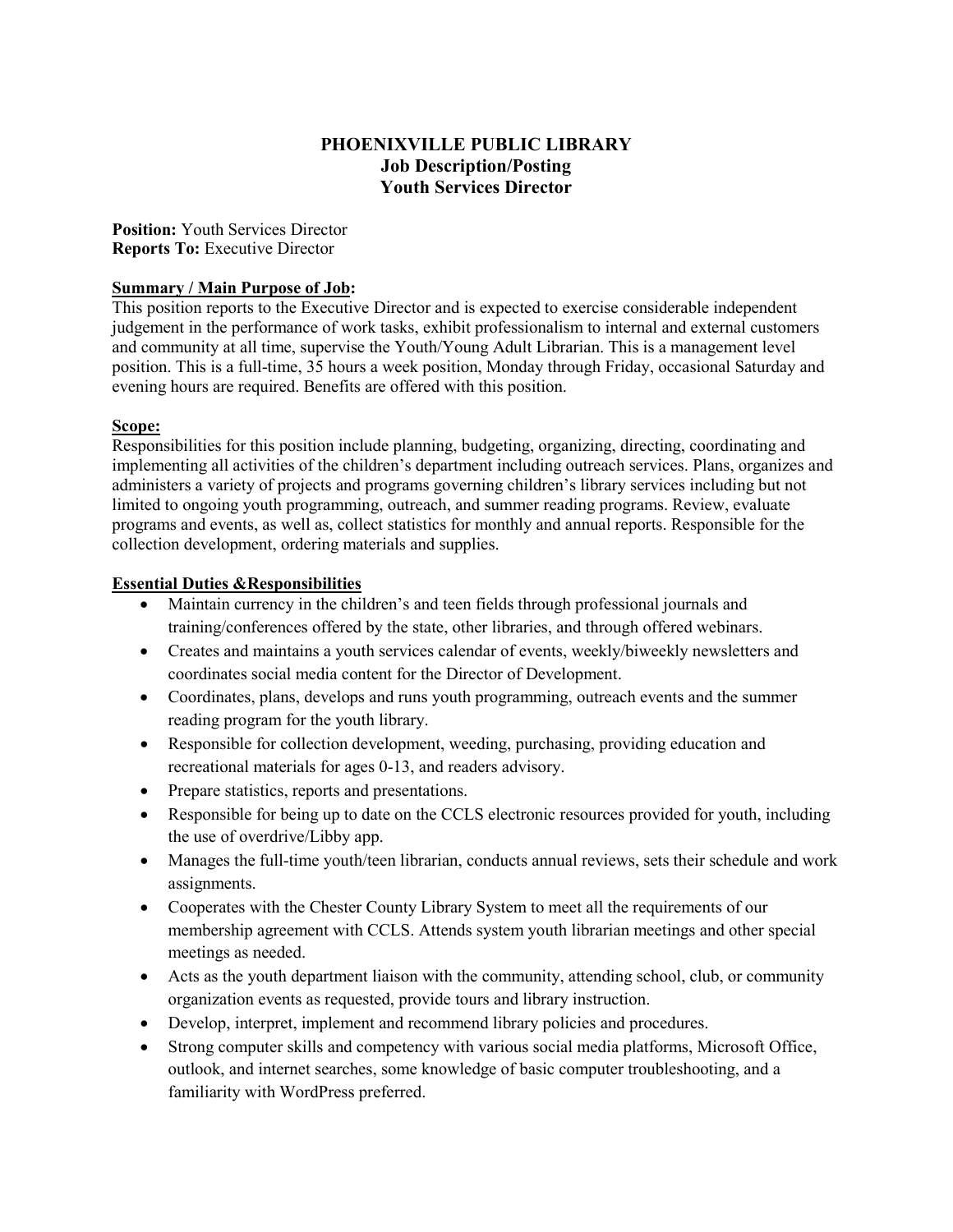- Strong customer services skills, possess the ability to speak in public and provide in-person programs/events.
- Ability to maintain professional appearance and behave in a manner appropriate to a public setting.
- Assist patrons with reference, reader's advisory and computer assistance.
- Desire and ability to serve the pubic in a friendly, comfortable environment.
- Perform circulation desk duties as needed.
- Perform other duties as assigned.

## **Qualifications/Requirements:**

- Master's Degree in Library Science
- PA Library Certification
- Minimum of four years of library experience (youth services preferred) with increasing responsibility and supervisory experience (preferred).
- Must be able to complete Child Abuse Mandatory Reporter training.

## **Physical Demands:**

- Ability to handle, lift and move library materials up to 25 pounds, to operate a keyboard and a variety of computer programs, office machines and cash register; to push book carts weighing up to 125 pounds, and to stand several hours, sit, walk, stoop, kneel, crouch or squat, climb stairs, use step stools or ladders, work with arms above shoulder height and twist or rotate at the waist, and reach within confined areas.
- Close vision is required in order to read small print and a computer monitor.
- Mobility is required to travel to meetings, events and outreach outside the library.
- Reasonable accommodation may be made to enable individuals with disabilities to perform this position.

## **The following background checks are required:**

- Pennsylvania State Police Request for Criminal Records Check
- Department of Public Welfare Child Abuse History Clearance
- Federal Criminal History Record Information

**Salary:** Salary based on experience. Health benefits, pension and generous earned leave allotments. EOE